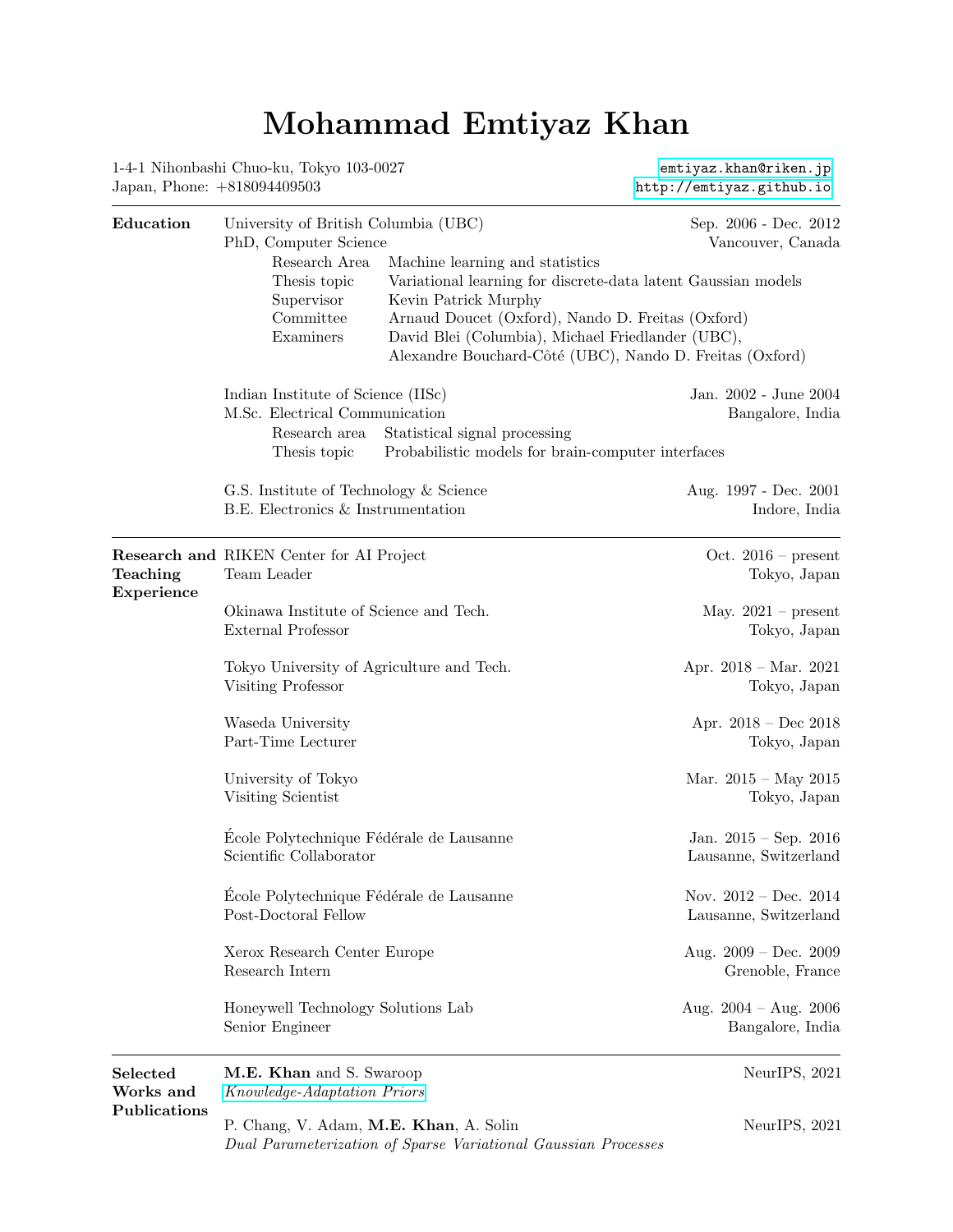| A. Jain, P.K. Srijith, M.E. Khan<br>Subset-of-Data Variational Inference for Deep Gaussian-Process Regression                                                         | UAI, 2021     |  |
|-----------------------------------------------------------------------------------------------------------------------------------------------------------------------|---------------|--|
| A. Immer, M. Bauer, V. Fortuin, G. Ratsch, M.E. Khan<br>Scalable Marginal Likelihood Estimation for Model Selection in Deep Learning                                  | ICML, 2021    |  |
| W. Lin, F. Nielsen, M.E. Khan, M. Schmidt<br>Tractable structured natural gradient descent using local parameterizations                                              | ICML, 2021    |  |
| Pan, Swaroop, Immer, Eschenhagen, Turner, Khan<br>Continual Deep Learning by Functional Regularisation of Memorable Past                                              | NeurIPS, 2020 |  |
| P. E. Chang, W. J. Wilkinson, M.E. Khan, A. Solin<br>Fast Variational Learning in State-Space Gaussian Process Models                                                 | MLSP, 2020    |  |
| With N. Tomasev and many others<br>Nature Communications, 2020<br>AI for Social Good: Unlocking the Opportunity for Positive Impact                                   |               |  |
| X. Meng, R. Bachmann, M.E. Khan<br>Training Binary Neural Networks using the Bayesian Learning Rule                                                                   | ICML, 2020    |  |
| W. Lin, M. Schmidt, M.E. Khan<br>Handling the Positive-Definite Constraint in the Bayesian Learning Rule                                                              | ICML, 2020    |  |
| V. Tangkaratt, B. Han, M.E. Khan, M. Sugiyama<br>VILD: Variational Imitation Learning with Diverse-quality Demonstrations                                             | ICML, 2020    |  |
| C. Li, M.E. Khan, Z. Sun, G. Niu, B. Han, S. Xie, Q. Zhao<br>Exact Recovery of Low-rank Tensor Decomposition under Reshuffling                                        | AAAI, 2020    |  |
| Osawa, Swaroop, Jain, Eschehagen, Turner, Yokota, Khan<br>Practical Deep Learning with Bayesian Principles                                                            | NeurIPS, 2019 |  |
| M. E. Khan, A. Immer, E. Abedi, M. Korzepa<br>Approximate Inference Turns Deep Networks into Gaussian Processes                                                       | NeurIPS, 2019 |  |
| B. Chérief-Abdellatif, Pierre Alquier, M. E. Khan<br>A Generalization Bound for Online Variational Inference (Best paper Award)                                       | ACML, 2019    |  |
| W. Lin, M. E. Khan, M. Schmidt<br>Fast and Simple Natural-Gradient Variational Inference with Mixture of Exponential-family<br>Approximations                         | ICML, 2019    |  |
| J. Shi, M. E. Khan, J. Zhu<br>Scalable Training of Inference Networks for Gaussian-Process Models                                                                     | ICML, 2019    |  |
| S. Parisi, V. Tangkaratt, J. Peters, M. E. Khan<br>Machine Learning Journal, 2019<br>TD-Regularized Actor-Critic Methods                                              |               |  |
| A. Mishkin, F. Kunstner, D. Nielsen, M. Schmidt, M. E. Khan<br>SLANG: Fast Structured Covariance Approximations for Bayesian Deep Learning with Nat-<br>ural Gradient | NeurIPS, 2018 |  |
| M. E. Khan, D. Nielsen<br>Fast yet Simple Natural-Gradient Descent for Variational Inference in Complex Models                                                        | ISITA, 2018   |  |
| M. E. Khan, D. Nielsen, V. Tangkaratt, W. Lin, Y. Gal, A. Srivastava<br>Fast and Scalable Bayesian Deep Learning by Weight-Perturbation in Adam                       | ICML, 2018    |  |

W. Lin, N. Hubacher, M. E. Khan ICLR, 2018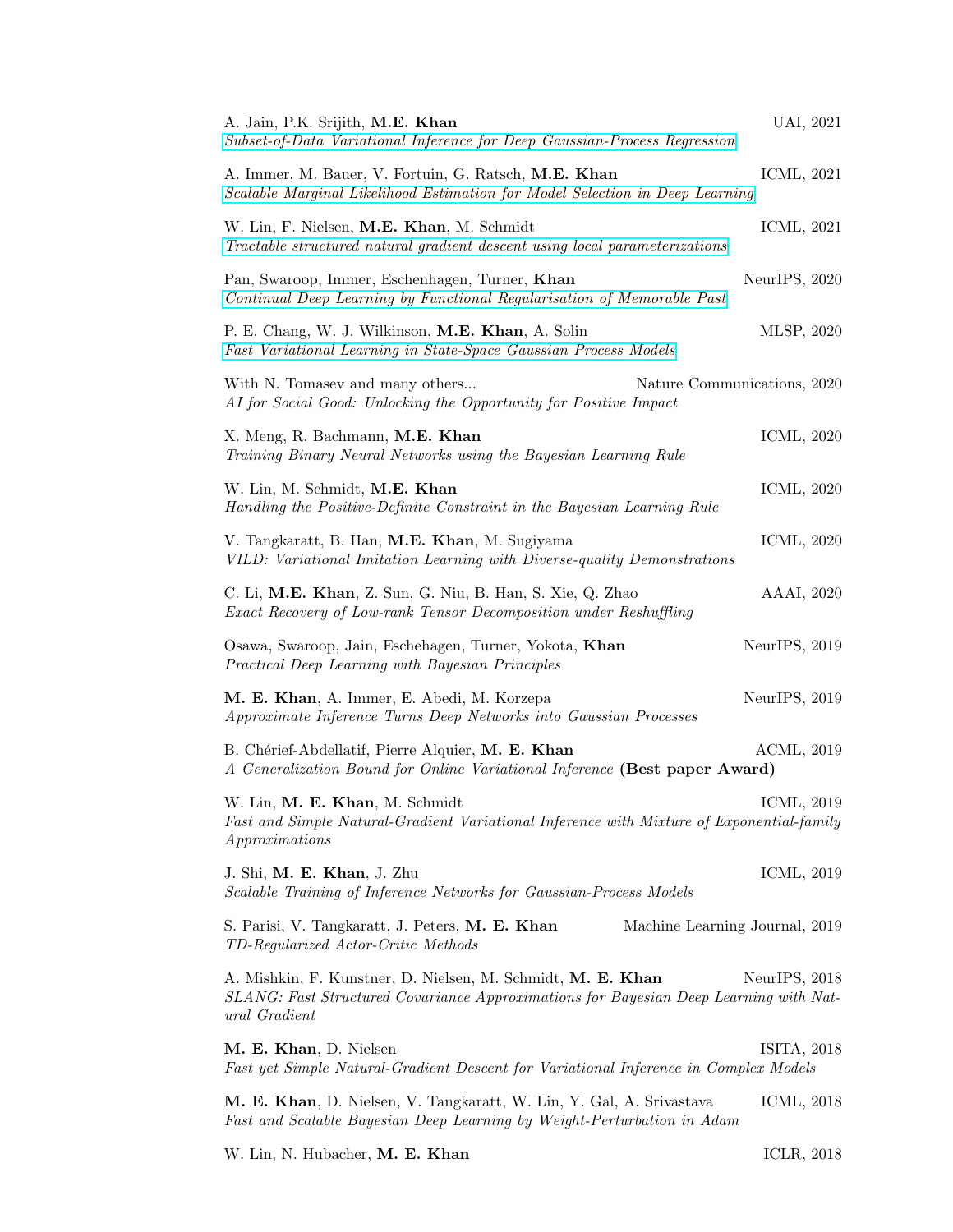| Variational Message Passing with Structured Inference Networks                                                                                                               |                           |
|------------------------------------------------------------------------------------------------------------------------------------------------------------------------------|---------------------------|
| H. Ding, M. E. Khan, I. sato, M. Sugiyama<br>Bayesian Nonparametric Poisson-Process Allocation for Time-Sequence Modeling                                                    | AI-Stats, 2018            |
| M. E. Khan, W. Lin<br>Conjugate-Computation Variational Inference : Converting Variational Inference in Non-<br>Conjugate Models to Inferences in Conjugate Models           | AISTATS, 2017             |
| P. Rastogi, M. E. Khan, M. Anderson<br>Gaussian-Process-Based Emulators for Building Performance Simulation                                                                  | Building Simulations 2017 |
| Olejnik, Petrocelli, Machado, Huguenin, Khan, Hubaux<br>SmarPer: Context-Aware and Automatic Runtime-Permissions for Mobile Devices                                          | IEEE S&P, 2017            |
| M. E. Khan, R. Babanezhad, W. Lin, M. Schmidt, M. Sugiyama<br>Faster Stochastic Variational Inference using Proximal-Gradient Methods with General Di-<br>vergence Functions | UAI, 2016                 |
| V. Etter, M. E. Khan, P. Thiran, M. Grossglauser<br>Online collaborative prediction of regional vote outcomes.                                                               | DASA, 2016                |
| M. E. Khan, P. Baque, F. Fleuret, P. Fua<br>Kullback-Leibler Proximal Variational Inference                                                                                  | <b>NIPS 2015</b>          |
| M. E. Khan<br>Decoupled variational inference                                                                                                                                | <b>NIPS 2014</b>          |
| Y. Ko, M. E. Khan<br>Variational Gaussian inference for bilinear models of count data (oral)                                                                                 | ACML 2014                 |
| M. E. Khan, Y. Ko, M. Seeger<br>Scalable collaborative Bayesian preference learning (oral)                                                                                   | AISTATS 2014              |
| M. E. Khan, A. Aravkin, M. Friedlander, M. Seeger<br>Fast dual variational inference for non-conjugate latent Gaussian models                                                | <b>ICML 2013</b>          |
| M. E. Khan<br>Variational learning for discrete-data latent Gaussian models.                                                                                                 | PhD thesis, 2012          |
| M. E. Khan, S. Mohamed, K. Murphy<br>Fast Bayesian inference for non-conjugate Gaussian process                                                                              | <b>NIPS 2012</b>          |
| M. E. Khan, S. Mohamed, K. Murphy<br>Large-scale approximate Bayesian inference for exponential family latent Gaussian models                                                | ISBA 2012                 |
| M. E. Khan, S. Mohamed, B. Marlin, K. Murphy<br>A stick breaking likelihood for categorical data analysis with latent Gaussian models                                        | AISTATS 2012              |
| B. Marlin, M. E. Khan, K. Murphy<br>Piecewise bounds for estimating Bernoulli-Logistic latent Gaussian models (oral)                                                         | <b>ICML 2011</b>          |
| M. E. Khan, B. Marlin, G. Bouchard, K. Murphy<br>Variational bounds for mixed-data factor analysis                                                                           | <b>NIPS 2010</b>          |
| B. Mogaddham, B. Marlin, M. E. Khan, K. Murphy<br>Accelerating Bayesian structural inference for non-decomposable Gaussian graphical model                                   | <b>NIPS 2009</b>          |
|                                                                                                                                                                              |                           |

M. E. Khan and D. N. Dutt IEEE Transactions on Biomedical Engineering, 2007 An expectation-maximization algorithm based Kalman smoother approach for event-related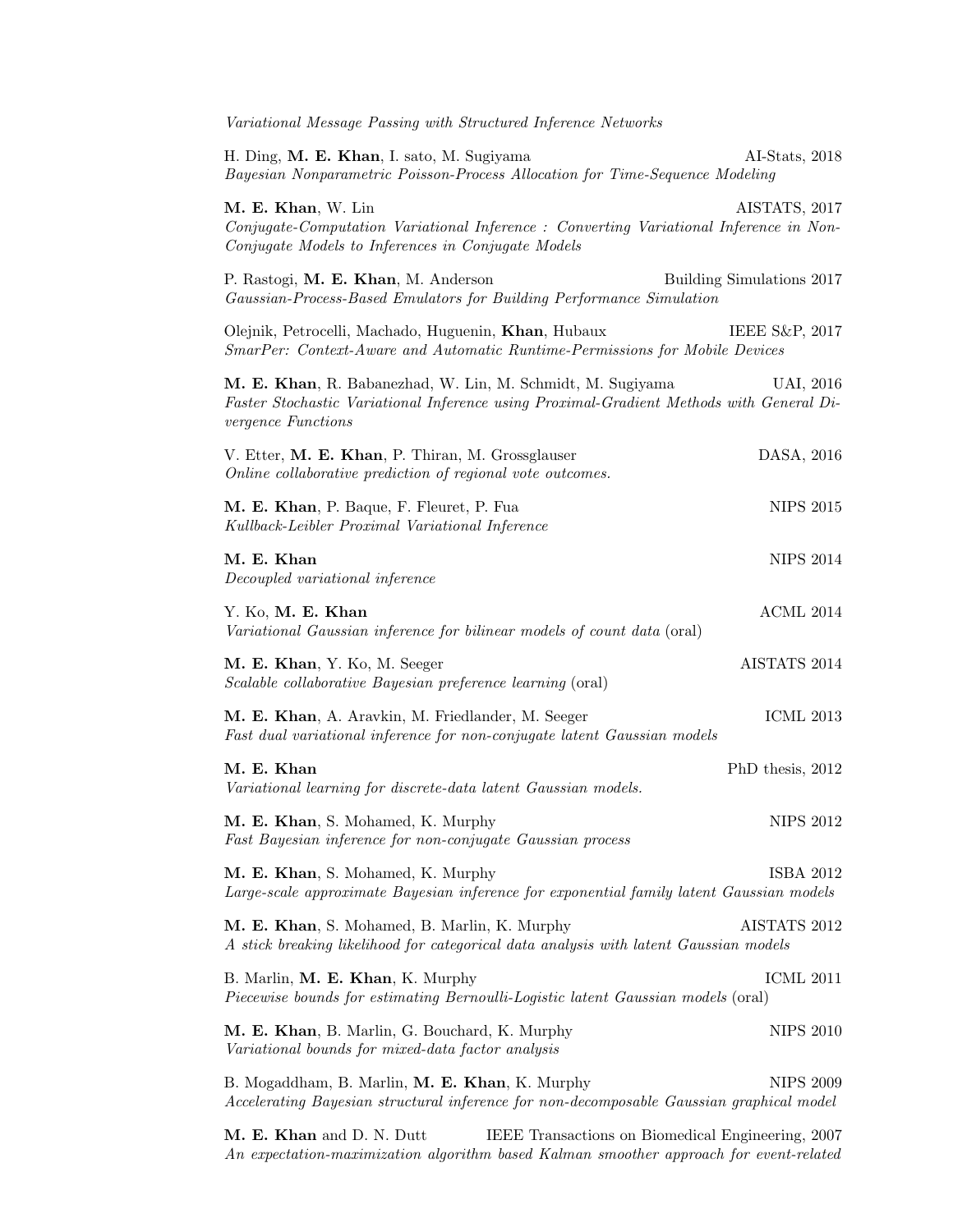desynchronization (ERD) estimation from EEG

M. E. Khan and D. N. Dutt EUSIPCO 2004 An EM algorithm for instantaneous frequency estimation with Kalman smoother

M. E. Khan and D. N. Dutt EURASIP conference BIOSIGNAL 2004 Estimation of ERS/ERD with Kalman Smoother: An EM Algorithm Approach

| Research<br>Grants          | • We received a CREST-ANR grant (Japan-France joint call) of approximately USD<br>2.76 million for a 5.5 yr. project $(2021-2026)$ on "A new Bayes-duality principle for<br>adaptive, robust, and lifelong leanning of AI". I serve as the research director on the<br>Japan side which receives JPY 249,300,000 (USD 2.23 million).<br>• I received a Grant-in-Aid for Scientific Research (Kakenhi) Project, Category B of<br>JPY16,790,000 (equivalent to around EUR 133,500 or USD 158,000) for FY 2020-<br>2023 on "Life-Long Deep Learning using Bayesian Principles".<br>• Our project secured CHF 620,000 under Swiss-Korea EUREKA initiative on the<br>project titled "DomoHyo: a neurological disease monitoring service for healthcare<br>professionals". I was involved in the grant proposal as the main machine-learning<br>expert. The project was a joint-collaboration between teams from Domosafety S.A.<br>(Lausanne) and CHUV (Lausanne), and EPFL. Our lab in EPFL obtained half of the<br>total amount (around CHF 250,000). This project is currently running from 2015 to<br>2018 to develop a service targeted at monitoring patients with neurological disorders<br>in their own homes. Since I moved to Tokyo in 2016, I am no longer involved in this<br>project. |
|-----------------------------|-----------------------------------------------------------------------------------------------------------------------------------------------------------------------------------------------------------------------------------------------------------------------------------------------------------------------------------------------------------------------------------------------------------------------------------------------------------------------------------------------------------------------------------------------------------------------------------------------------------------------------------------------------------------------------------------------------------------------------------------------------------------------------------------------------------------------------------------------------------------------------------------------------------------------------------------------------------------------------------------------------------------------------------------------------------------------------------------------------------------------------------------------------------------------------------------------------------------------------------------------------------------------------------------------|
| Teaching and<br>Supervision | • Offered a course on "The Foundations of Machine Learning" at OIST from May, 2022.<br>• Tutorial at ACML2021 on "Machine-Learning from Bayesian Perspective" on Nov 9,<br>2021.                                                                                                                                                                                                                                                                                                                                                                                                                                                                                                                                                                                                                                                                                                                                                                                                                                                                                                                                                                                                                                                                                                              |
|                             | • A lecture on "Deep Learning with Bayesian Principles" at SMILES summer school in<br>Skoltech University on August 17, 2020.                                                                                                                                                                                                                                                                                                                                                                                                                                                                                                                                                                                                                                                                                                                                                                                                                                                                                                                                                                                                                                                                                                                                                                 |
|                             | • A lecture on "Fundamentals of ML" at TUAT on Jan 30, 2019.                                                                                                                                                                                                                                                                                                                                                                                                                                                                                                                                                                                                                                                                                                                                                                                                                                                                                                                                                                                                                                                                                                                                                                                                                                  |
|                             | • A lecture on "Bayesian deep learning" at the Uni. of Tokyo on June 12, 2019.                                                                                                                                                                                                                                                                                                                                                                                                                                                                                                                                                                                                                                                                                                                                                                                                                                                                                                                                                                                                                                                                                                                                                                                                                |
|                             | • A 2 day tutorial on "Approximate Bayesian Inference" at the Data Science Summer<br>School in ENSAE, Paris on 28-29 June, 2018.                                                                                                                                                                                                                                                                                                                                                                                                                                                                                                                                                                                                                                                                                                                                                                                                                                                                                                                                                                                                                                                                                                                                                              |
|                             | • A lecture on "Bayesian Deep Learning" in University of Tokyo in June, 2018.                                                                                                                                                                                                                                                                                                                                                                                                                                                                                                                                                                                                                                                                                                                                                                                                                                                                                                                                                                                                                                                                                                                                                                                                                 |
|                             | • 2 lectures course on "Approximate Bayesian Inference" in Waseda University in June,<br>2018.                                                                                                                                                                                                                                                                                                                                                                                                                                                                                                                                                                                                                                                                                                                                                                                                                                                                                                                                                                                                                                                                                                                                                                                                |
|                             | • Offered a course on "The Fundamentals of Machine Learning" in Waseda University<br>in April, 2018 (a total of 8 lectures).                                                                                                                                                                                                                                                                                                                                                                                                                                                                                                                                                                                                                                                                                                                                                                                                                                                                                                                                                                                                                                                                                                                                                                  |
|                             | • A lecture on "Approximate Bayesian Inference" at the University of Tokyo on April<br>19, 2017.                                                                                                                                                                                                                                                                                                                                                                                                                                                                                                                                                                                                                                                                                                                                                                                                                                                                                                                                                                                                                                                                                                                                                                                              |
|                             | $\bullet$ A lecture on "The Fundamentals of Machine Learning" at the University of Tokyo on<br>Jan. 20, 2017.                                                                                                                                                                                                                                                                                                                                                                                                                                                                                                                                                                                                                                                                                                                                                                                                                                                                                                                                                                                                                                                                                                                                                                                 |
|                             | • A short course on "The Fundamentals of Machine Learning" at ETH, Zurich on Aug.<br>25, 2015. More than 200 students registered and around 130 attended. The event was<br>organized by the group "ML-meetup" from ETH Zurich.                                                                                                                                                                                                                                                                                                                                                                                                                                                                                                                                                                                                                                                                                                                                                                                                                                                                                                                                                                                                                                                                |
|                             | • The graduate course on "Pattern Classification and Machine Learning" (CS-433) at<br>EPFL during Fall 2014 and Fall 2015.                                                                                                                                                                                                                                                                                                                                                                                                                                                                                                                                                                                                                                                                                                                                                                                                                                                                                                                                                                                                                                                                                                                                                                    |
|                             | $-$ In 2015, 189 students registered for the course. I received the best teacher award<br>and a teaching prize of CHF 4000 for my teaching efforts.                                                                                                                                                                                                                                                                                                                                                                                                                                                                                                                                                                                                                                                                                                                                                                                                                                                                                                                                                                                                                                                                                                                                           |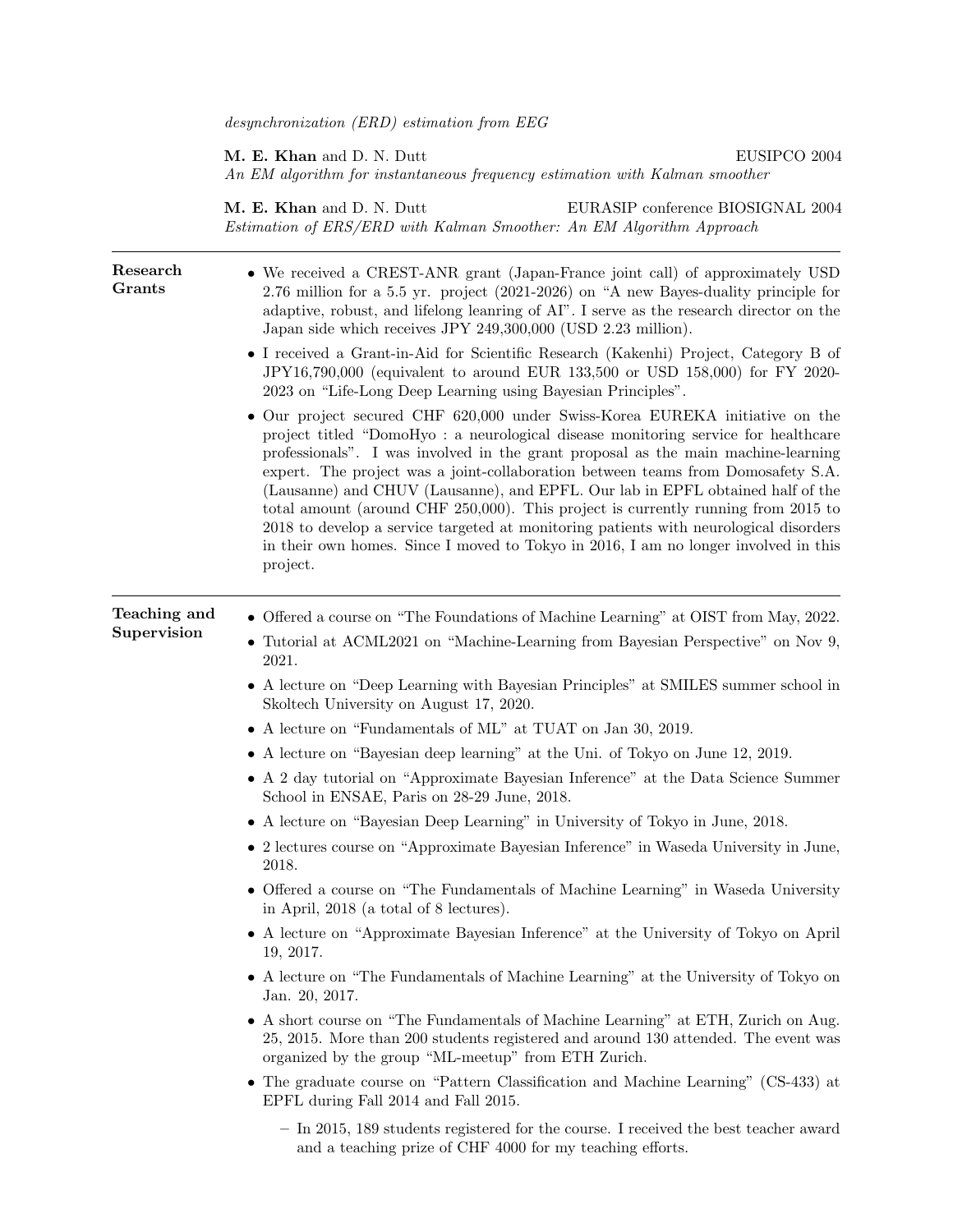|                           | $-$ In 2014, 176 Master and 16 PhD students registered for the course. I received a<br>teaching prize of CHF 4000, and student ratings with median 5 out of 6.                                                         |
|---------------------------|------------------------------------------------------------------------------------------------------------------------------------------------------------------------------------------------------------------------|
|                           | - It was a 7 credit course with a total 6 hours every week for 14 weeks.                                                                                                                                               |
|                           | - Assessment was based on multiple assignments, 2 projects, and an exam.                                                                                                                                               |
|                           | - I made extensive use of in-class polling tools for instruction.                                                                                                                                                      |
|                           | - My course notes were used in the EPFL course taught by Prof. Martin Jaggi and<br>Prof. Rudiger Ubanke from 2016 onwards (last time checked in 2022).                                                                 |
|                           | • I was a guest lecturer for CS-433 in 2013 and 2014. I was assisting Prof. M. Seeger.                                                                                                                                 |
|                           | • I was a teaching assistant for the following course at computer science, UBC: Ma-<br>chine Learning (CPSC540), Computer vision (CPSC425), Models of Computation<br>(CPSC121), Introduction to Computation (APSC160). |
|                           | $\bullet$ I organized refresher courses for the new students in computer science (UBC).                                                                                                                                |
|                           | • I have attended two workshops on teaching: "Instructional Skills Workshop" at UBC<br>in 2012, "University Teaching Workshop" at EPFL in 2015.                                                                        |
| External<br><b>Thesis</b> | • Thesis reviewer and examiner for Mariia Vladimirova's PhD defense at INRIA (Greno-<br>ble, France) on Mar 22, 2022                                                                                                   |
| Examination               | • Thesis reviewer and examiner for Matthew Wicker's PhD viva at Oxford University<br>on Nov 23, 2021                                                                                                                   |
|                           | • Thesis pre-examiner for Toni Karvonen's thesis at Aalto University in 2019                                                                                                                                           |
|                           | • Thesis reviewer for Quoc Phong Nguyen's thesis at NUS in 2018                                                                                                                                                        |
| Supervision               | • Current Team Members                                                                                                                                                                                                 |
|                           | - Dr. Pierre Alquier (Research scientist, since Aug 2019).                                                                                                                                                             |
|                           | - Dr. Thomas Möllenhoff (Post-Doc, since Aug 2020).                                                                                                                                                                    |
|                           | - Dr. Gian-Maria Marconi (Post-Doc, since Aug 2020).                                                                                                                                                                   |
|                           | $-$ Dr. Lu Xu (Post-Doc, since Nov 2021).                                                                                                                                                                              |
|                           | $-$ Dr. Jooyeon Kim (Post-Doc, since Dec 2021).                                                                                                                                                                        |
|                           | - Dr. Geoffrey Wolfer (Post-Doc, since Mar 2022).                                                                                                                                                                      |
|                           | - Dr. Happy Buzaaba (Post-Doc, since June 2022).                                                                                                                                                                       |
|                           | - Dr. Hugo Daniel Monson Maldonado (Post-Doc, since June 2022).                                                                                                                                                        |
|                           | - Wu Lin (PhD student at UBC co-supervised with Prof. Mark Schmidt).                                                                                                                                                   |
|                           | - Peter Nickl (Research assistant, since May 2021).                                                                                                                                                                    |
|                           | • Current Internship/rotation students:                                                                                                                                                                                |
|                           | - Kenneth Chen (from UCLA, at OIST, June-Aug 2022)                                                                                                                                                                     |
|                           |                                                                                                                                                                                                                        |
|                           | - Ali Unlu (at OIST, Apr-Aug 2022)                                                                                                                                                                                     |
|                           | • Current Remote collaboration with students:                                                                                                                                                                          |
|                           | - Ang Ming Liang (from NUS, at OIST, July-Dec 2022, supervisor: Wee-Sun Lee)                                                                                                                                           |
|                           | - Paul Chang (from UAalto, Mar. 2021-, supervisor: Arno Solin)                                                                                                                                                         |
|                           | - Dharmesh Tailor (from UvA, Oct. 2021-, supervisor: Erik Nalisnick)                                                                                                                                                   |
|                           | - Siddharth Swaroop (from UCambridge, Nov. 2018-, supervisor: Rich Turner,<br>planned as Internation Program Associated, but changed to an unofficial collab-<br>oration due to Covid)                                 |
|                           |                                                                                                                                                                                                                        |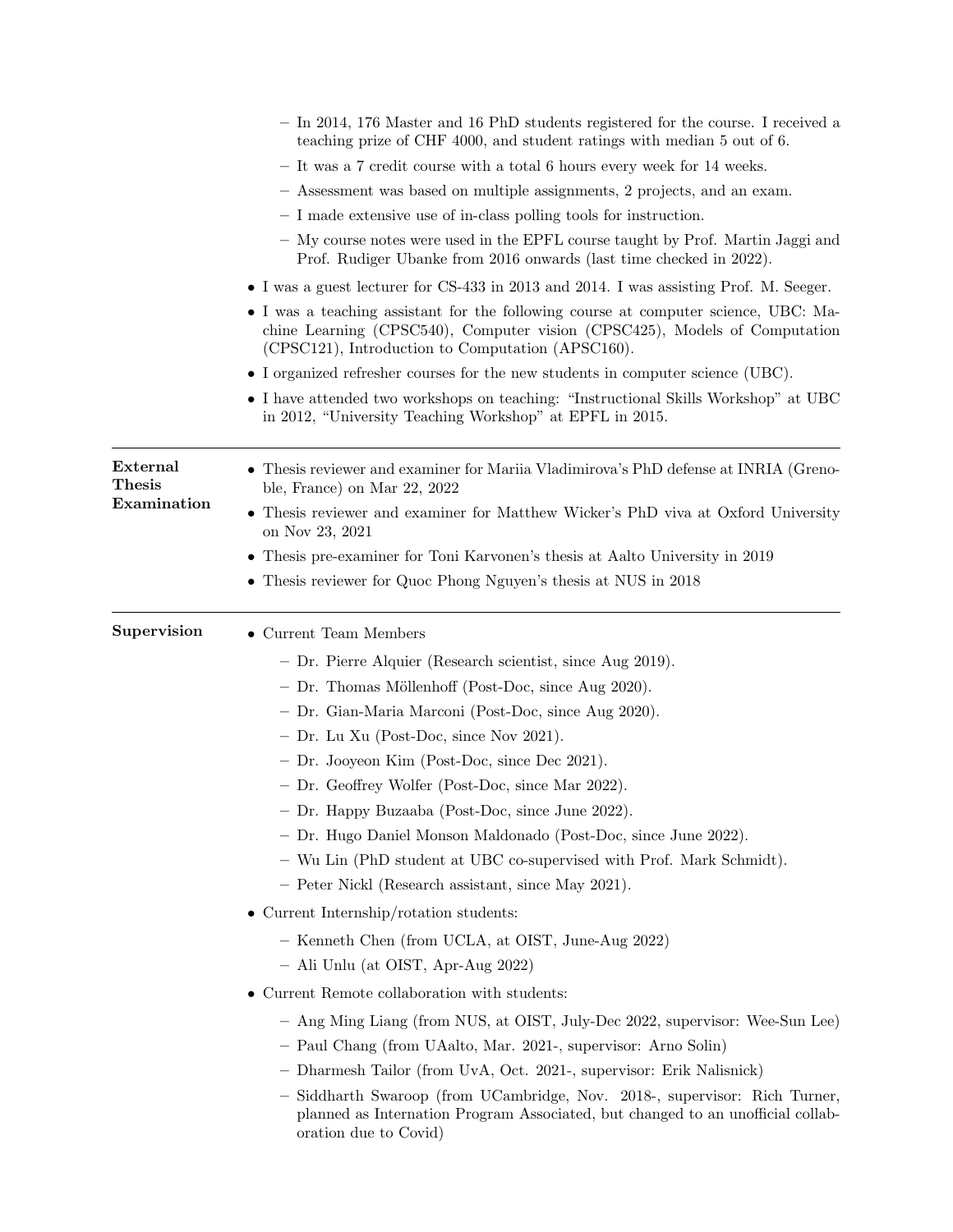- Erik Daxberger (from UCambridge, Jun. 2020-, supervisor: Miguel Hernandez Lobato, originally accepted as intern, but changed to an unofficial collaboration due to Covid)
- Alexander Piche (from MILA, Sep. 2020-, supervisor: Chris Pal, originally accepted as intern, but changed to an unofficial collaboration due to Covid)
- Past Team Members
	- Happy Buzaaba (Part-Time Student from Tsukuba Universtiy, July 2020-Mar 2022).
	- Dharmesh Tailor (Research assistant, May 2019-Aug 2021).
	- Fariz Ikhwantari (Part-Time Student from TokyoTech, August 2020-Mar 2021).
	- Dr. Xiangming Meng (Post-Doc, June 2019-March 2020).
	- Vincent Tan (Research assistant, May 2019-Jan 2020).
	- Dr. Hongyi Ding (Post-Doc, June 2019-Jan 2020).
	- Dr. Parag Rastogi (Visiting scientist, April 2017-March 2019).
	- Didrik Nielsen (Research assistant, March 2017-August 2018).
	- Nicolas Hubacher (Research assistant, Jan 2017-Dec 2017).
	- Si Kai Lee (Research assistant, Nov 2017-Aug 2018).
- Past Internship/rotation students:
	- David Tom`as Cuesta (Jan 2022-Apr 2022, Rotation PhD student from OIST).
	- Tojo Rakotoaritina (Jan 2022-Apr 2022, Rotation PhD student from OIST)
	- Ted Tinker (Visiting PhD student, Sep-Dec 2021).
	- Evgenii Egorov (Jun 2020-May 2021, Remote collaborator, originally accepted as intern, but changed to an unofficial collaboration due to Covid).
	- Dimitri Meunier (May 2020-Nov 2020, Remote collaborator, originally accepted as intern, but changed to an unofficial collaboration due to Covid).
	- Maciej Korzepa (Feb-Dec 2019, PhD intern from DTU, Copenhagen).
	- Alexander Immer (Mar 2019 to Mar 2020, MSc intern from EPFL, Switzerland).
	- Anshuk Uppal (June-Dec 2019, MSc Intern from IIIT Bangalore, India).
	- Michael Przystupa (July-Dec 2019, Intern from UBC Vancouver).
	- Roman Bachmann (July 2019-Feb 2020, MSc Intern from EPFL, Switzerland).
	- Lucie Perrota (Sep 2019-Feb 2020, MSc Intern from EPFL, Switzerland).
	- Farzaneh Mahdisoltani (Sep 2019-Feb 2020, PhD Intern from UofT, Canada).
	- Pingbo Pan (May-Sep 2019, PhD Intern from UT Sydney, Australia).
	- Ehsan Abedi (MSc intern from EPFL, Switzerland, Mar-Aug 2019).
	- Benjamin Bray (May-Aug 2019, PhD Intern from Georgia Tech, USA).
	- Pierre Orenstein (May-Sep 2019, MSc Intern from ENS-Cachan, France).
	- Mark Goldstein (June-Sep 2019, PhD Intern from NYU, USA).
	- Anand Subramanian (Part-time student from JAIST, Japan, Feb-May 2019).
	- Anirudh Jain (MSc intern from ISM, Dhanbad, India, Dec 2018-Aug 2019).
	- Runa Eschenhagen (Undergraduate intern from University of Strathclyde, Oct 2018-May 2019).
	- Jiaxin Shi (PhD intern from Tsinghua University, China, July-Sep. 2018).
	- Ohiremen Dibua (PhD intern from Stanford University, USA, July-Sep. 2018).
	- Frederik Kunster (MSc intern from EPFL, Switzerland, Feb-Aug. 2018).
	- Aaron Mishkin (Undergraduate intern from UBC, Canada, Jan-June, 2018).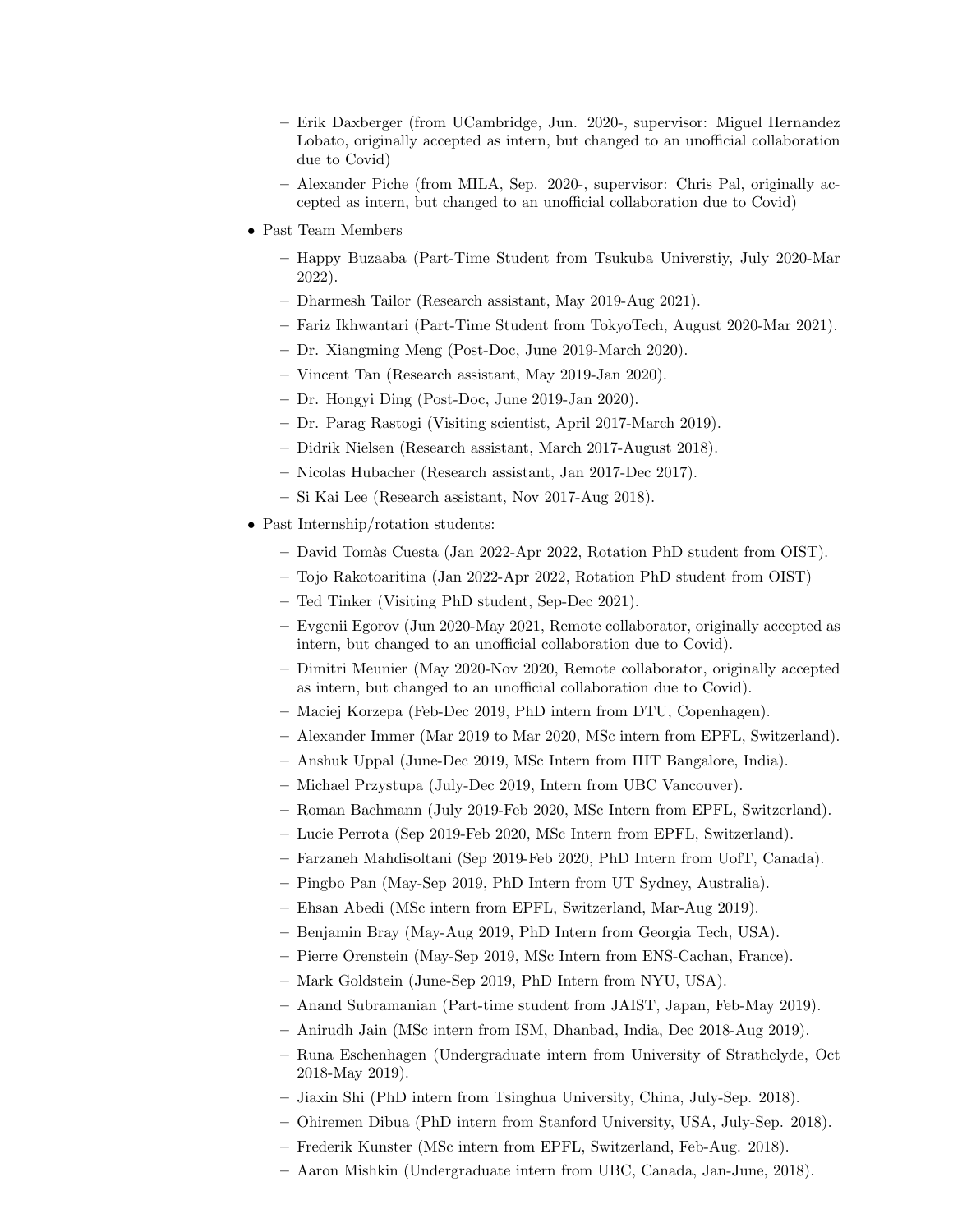|                            | - Hanna Tseran (MSc intern from UTokyo, Japan, Nov-2017 to June 2018).                                                                                                                                                                                               |
|----------------------------|----------------------------------------------------------------------------------------------------------------------------------------------------------------------------------------------------------------------------------------------------------------------|
|                            | - Zuozhu Liu (PhD intern from SUTD, Singapore, July-Dec. 2017).                                                                                                                                                                                                      |
|                            | - Salma El Aloui (Master thesis from Ecole Polytechnique, July-Oct. 2017).                                                                                                                                                                                           |
|                            | - Vaden Masrani (Master intern from UBC, Vancouver, Canada, May-Oct. 2017).                                                                                                                                                                                          |
|                            | - Kimia Nadjahi (Master thesis from ENS Cachan, France, May-Sep. 2017).                                                                                                                                                                                              |
|                            | - Arnaud Robert (Master thesis from EPFL, Oct. 2016 to Apr. 2017).                                                                                                                                                                                                   |
|                            | • Student Projects in EPFL:                                                                                                                                                                                                                                          |
|                            | - Hubacher Nicholas Daniel (Master thesis, Feb.-Aug. 2016).                                                                                                                                                                                                          |
|                            | - Arnaud Robert (Master project, Feb.-Aug. 2016).                                                                                                                                                                                                                    |
|                            | - Thibaut Loiseleur (Master project, Feb.-Aug. 2016).                                                                                                                                                                                                                |
|                            | - Mattia Carpin (Master thesis, Feb.-Aug. 2015 with Prof. B. Rimoldi).                                                                                                                                                                                               |
|                            | - Marc Bourqui (Master project, Feb.-Aug. 2015).                                                                                                                                                                                                                     |
|                            | - Nezihe Merve Gurel (Master project, Feb.-Aug. 2015).                                                                                                                                                                                                               |
|                            | - Wu Lin (Mentee for Google-summer-of-code along with Dr. Heiko Strathmann<br>from Gatsby Neuroscient Unit at London in 2014).                                                                                                                                       |
|                            | - Young-Jun Ko (PhD co-supervised with Prof. M. Grossglauser and Prof. M.<br>Seeger, finished 2017)                                                                                                                                                                  |
|                            | - Otilia Stretcu (Summer Intern, 2013).                                                                                                                                                                                                                              |
|                            |                                                                                                                                                                                                                                                                      |
| Awards and<br>Achievements | • Our group won first prize (USD 3000) at the NeurlPS 2021 competition on "Approx-<br>imate Inference in Bayesian Deep Learning". I received a Letter of Appreciation from<br>president of RIKEN.                                                                    |
|                            | • Invited to give a tutorial at NeurlPS 2019 on "Deep Learning with Bayesian Princi-<br>ples". This was among 9 other tutorials that year, and was one of the most popular and<br>well-attended tutorials (total attendance at NeurIPS was around 13,000 that year). |
|                            | • Best paper award at ACML 2019 for the paper "A Generalization Bound for Online<br>Variational Inference" coauthored with B. Chérief-Abdellatif and P. Alquier.                                                                                                     |
|                            | • I received a teaching award in 2015 at IC, EPFL. I also received two teaching prizes<br>$(total worth CHF 8000) during 2014-2015.$                                                                                                                                 |
|                            | • I received a graduate teaching assistant award in 2009 at UBC.                                                                                                                                                                                                     |
|                            | • I received a student service award in 2008 at UBC for starting the "undistinguished"<br>lecture series (UDLS)". The series is successfully running for last 8 years.                                                                                               |
|                            | • Secured All-India Rank of 49 in Graduate Aptitude Test in Engineering (GATE), 2001.                                                                                                                                                                                |
| Service to the             | • Senior Area Chair for NeurIPS 2022.                                                                                                                                                                                                                                |
| Community                  | • Program chair for ACML 2022.                                                                                                                                                                                                                                       |
|                            | Senior Area Chair for ICLR 2022.                                                                                                                                                                                                                                     |
|                            | Workshop co-chair for ACML 2021.                                                                                                                                                                                                                                     |
|                            | • Senior Area Chair for NeurIPS 2021.                                                                                                                                                                                                                                |
|                            | Co-organized "Well-Being in ML" sessions at Neurips 2021.                                                                                                                                                                                                            |
|                            |                                                                                                                                                                                                                                                                      |
|                            | Meet co-chair for NeurIPS 2021.                                                                                                                                                                                                                                      |
|                            | • Mentorship chair for AIStats 2021.                                                                                                                                                                                                                                 |
|                            | • Co-founder of the Mentorship portal MeMentor (used at NeurlPS 2020).                                                                                                                                                                                               |
|                            | Action editor for Journal of Machine Learning Research (JMLR) from Nov. 2016.<br>٠                                                                                                                                                                                   |
|                            | • Equity, Diversity and Inclusion Chair for ICLR 2021.                                                                                                                                                                                                               |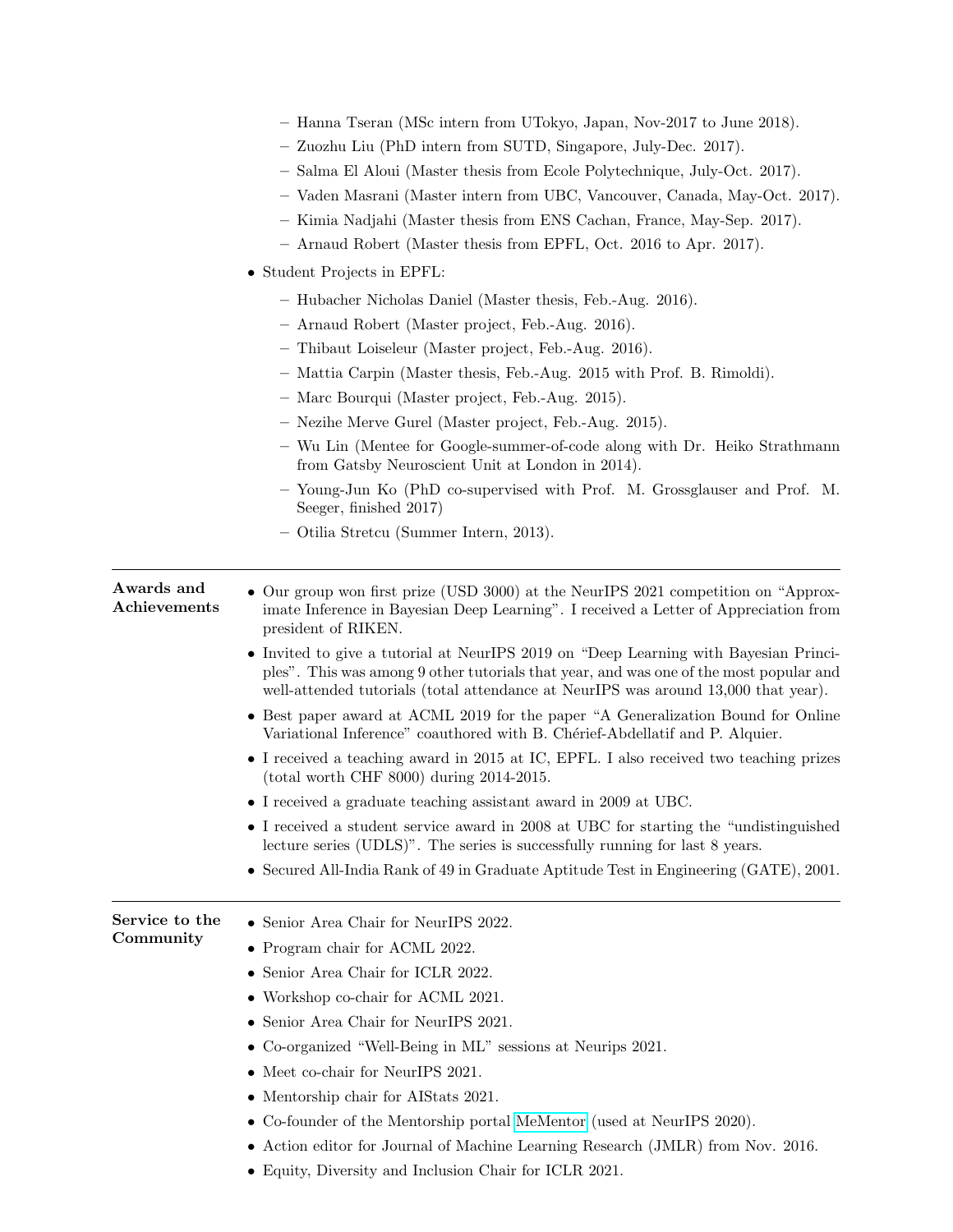- Meetup Chair for NeurlPS 2020.
- Workshop Chair for ICML 2020.
- Senior Area Chair for IJCAI-PRECAI 2020.
- Area Chair for ICML 2021, AIstats 2021, ICLR 2020, NeurIPS 2019, ACML 2019, ICML 2019, ICLR 2019, NeurIPS 2018, ACML 2018, ICML 2018, NIPS 2017, and NIPS 2015.
- Tutorials Chair for ACML 2019.
- Organized a half-day "PreAISTATS ML Seminar at RIKEN AIP" on April 15, 2019.
- Organized IIT-Hyderabad and RIKEN-AIP Joint Workshop on ML and Applications in Hyderabad, India on March 15-16, 2019.
- Organized Dagstuhl Seminar on "AI for Social Good" in Feb 2019. Attended by 23 participants, half were from ML/AI and the other half were from NGOs.
- Served as a reviewer for many conferences and journals: NeurIPs-2020 workshops, Nature Communications (1), NeurIPS-Workshops-2020, AI-stats 2020, UAI-2019, IJCAI-2019, ICASSP-2018, UAI-2018, ICLR-2018, AAAI-2018, ICML-2017, UAI-2017, ICML-2016, AI-Stats-2016, ICML-2015, IJCAI-2015, NIPS-2014, NIPS-2013, JMLR, Bayesian analysis, Transactions of Neural Networks, Journal of Machine Learning (JMLR), Neural Computation, Transaction on Pattern Analysis and Machine Intelligence (TPAMI), IEEE Transaction of Signal Processing, Medical and Biological Engineering and Computing (MBEC).
- Member of the committee for the "data-science initiative" at EPFL. I helped the committee with the curriculum-design of the Data-Science Masters program scheduled to be launched in 2017.
- Mentor at Google Summer of Code, 2014 for Shogun Machine learning Toolbox.
- Vice-President for Computer Science Graduate Students Association at UBC in 2007.
- Started the "Undistinguished lecture series" in Computer Science, UBC in 2007. The series is successfully running for 8 years.

| Selected<br>Presentations | • $(18 \text{ Jul}, 2022)$ Invited speaker at the 41st Maximum Entropy conference, 2022                                                                                                                                                                        |
|---------------------------|----------------------------------------------------------------------------------------------------------------------------------------------------------------------------------------------------------------------------------------------------------------|
|                           | • (Dec 14, 2021) Invited talk at the NeurlPs 2021 Bayesian Deep Learning Workshop.                                                                                                                                                                             |
|                           | • (Aug 15, 2021) Invited talk at KDD Workshop on Model Mining on "K-priors: A<br>General Principle of Adaptation".                                                                                                                                             |
|                           | • (Jul 23, 2021) Invited talk at ICML Workshop on Theory & Foundations of Continual<br>Learning on "K-priors: A General Principle of Adaptation".                                                                                                              |
|                           | • (Jul 20, 2020) Invited to give a tutorial at SPCOM 2020 on "Deep Learning with<br>Bayesian Principles".                                                                                                                                                      |
|                           | • (Dec 9, 2019) Tutorial at NeurlPS 2019 on "Deep Learning with Bayesian Principles".<br>This was among 9 other tutorials that year, and was one of the most popular and<br>well-attended tutorials (total attendance at NeurIPS was around 13,000 that year). |
|                           | • (Mar $5, 2019$ ) Invited Talk at "Conference on Algorithms, Optimization and Learning<br>in Dynamics Environments" in Hanoi, Vietnam.                                                                                                                        |
|                           | • (Feb 15, 2019) Invited talk at the conference on theoretical foundations of machine<br>learning (TFML) in Krakow, Poland.                                                                                                                                    |
|                           | • (Dec 2, 2018) Invited talk at Advances in Approximate Bayesian Inference Symposium<br>colocated in Montreal with NeurlPS.                                                                                                                                    |
|                           | • (Sep 29, 2018) Invited talk/paper presentation at ISITA 2018.                                                                                                                                                                                                |
|                           | • (Sep 20, 2018) Invited talk at the workshop on "AI meets Life-Science", Karolinska<br>Institutet.                                                                                                                                                            |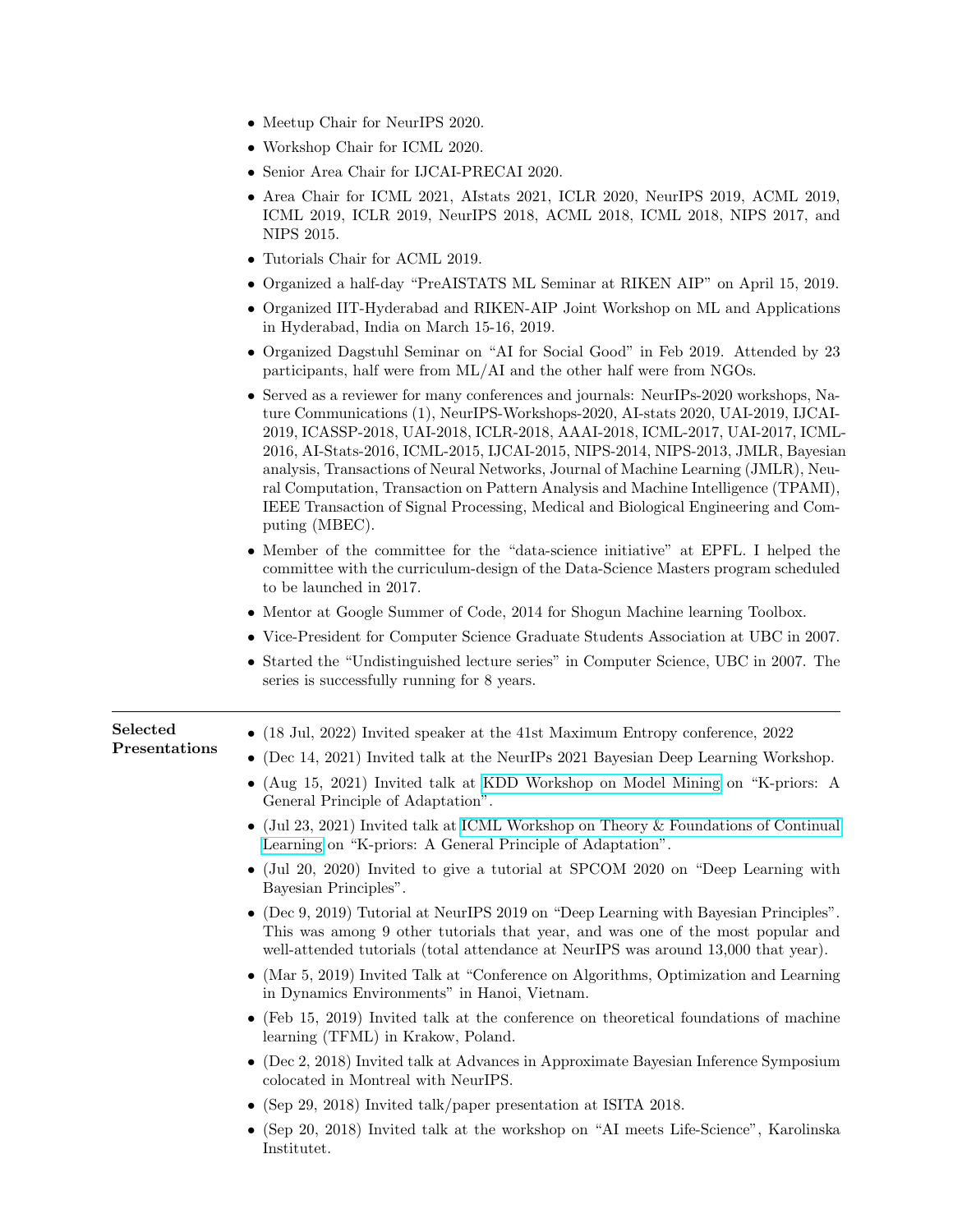|                        | $\bullet$ (Feb, 2017) Invited talk at the 2017 Probabilistic Graphical Model Workshop, Tokyo.       |
|------------------------|-----------------------------------------------------------------------------------------------------|
| Other<br>Presentations | $\bullet$ (27 Jun, 2022) Princeton AI club                                                          |
|                        | $\bullet$ (05 Jun, 2022) EcoSta 2022, Kyoto                                                         |
|                        | $(28$ Apr, $2022)$ IST Lisbon, MPML seminar series                                                  |
|                        | $\bullet$ (13 Apr, 2022) EPFL CIS - RIKEN AIP Joint Seminar Series                                  |
|                        | $\bullet$ (24 Mar, 2022) Talk at MLT init                                                           |
|                        | $\bullet$ (16 Mar, 2022) Cambridge CBL Reading Group                                                |
|                        | $\bullet$ (11 Mar, 2022) DeepMind/ELLIS CSML Seminar Series at UCL                                  |
|                        | $\bullet$ (1 Mar, 2022) ATR-AIP Joint Seminar on Neuroscience-Inspired AI                           |
|                        | • (22 Feb, 2022) AI4Sec Seminar Series at Huwaei Research Munich                                    |
|                        | (Feb 17, 2022) StatML CDT seminar at Imperial College London and University of<br>Oxford            |
|                        | • (13 Dec, 2021) Invited panelist at the NeurlPs 2021 "I can't believe it's not better"<br>workshop |
|                        | (Sep 21, 2021) Tubingen AI Center, "Bayes for learning-machines"                                    |
|                        | $\bullet$ (Sep 16, 2021) Secondmind.ai, "Bayes for learning-machines"                               |
|                        | (Sep 16, 2021) Durham CDT data science workshop "Bayes for learning-machines"                       |
|                        | (Feb 9, 2021) ML for soft matter "Bayes for learning-machines"                                      |
|                        | (Dec 21, 2020)CMStatistics Conference "Bayes for learning-machines"                                 |
|                        | (Nov 17, 2020) Cosy Seminars, Uppsala University "Bayes for Learning Machines"                      |
|                        | (Nov 5, 2020) TU Darmstadt "Bayes for Learning Machines"                                            |
|                        | (Nov 3, 2020) Waterlook AI Institute "Bayes for Learning Machines"                                  |
|                        | (Dec 16, 2019) CAIDA, UBC                                                                           |
|                        | (Nov 18, 2019) Stats and Data Science Workshop, KAUST                                               |
|                        | (Nov 12-15, 2019) Conference on Data Science, Fields institute, Toronto                             |
|                        | $(Oct 01, 2019)$ Talk at Neurotechnology and AI, 2019 at RIKEN-AIP                                  |
|                        | • (Sep 23, 2019) MSR, Cambridge                                                                     |
|                        | • (Sep 20, 2019) DeepMind, London                                                                   |
|                        | • (Sep 19, 2019) Gatsby/UCL, London                                                                 |
|                        | • (Sep 17, 2019) Turing Institute, Edinburgh                                                        |
|                        | (Sep 16, 2019) Imperial College, London                                                             |
|                        | (Sep 12, 2019) IC, EPFL                                                                             |
|                        | (Sep 09, 2019) TU, Berlin.                                                                          |
|                        | (Aug 22, 2019) Tokyo Tech. Workshop                                                                 |
|                        | (Jul 29, 2019) Talk at Discrete Optimization Workshop at RIKEN, AIP Tokyo                           |
|                        | (Jun 2, 2018) Talk at PEAR-AIP Workshop, Taiwan                                                     |
|                        | (Nov 19, 2018) Talk at IIT Mumbai, India                                                            |
|                        | (Nov 5, 2018) Talk at IIIT Bangalore, India                                                         |
|                        | (Nov 2, 2018) Talk at IISc Bangalore, India                                                         |
|                        | $\bullet$ (Nov 1, 2018) Talk at SUTD Singapore                                                      |

- (Sep 23, 2018) Invited talk at RIKEN-NUS Workshop, Singapore
- (July 18, 2018) The conference on Discrete Optimization and Machine Learning